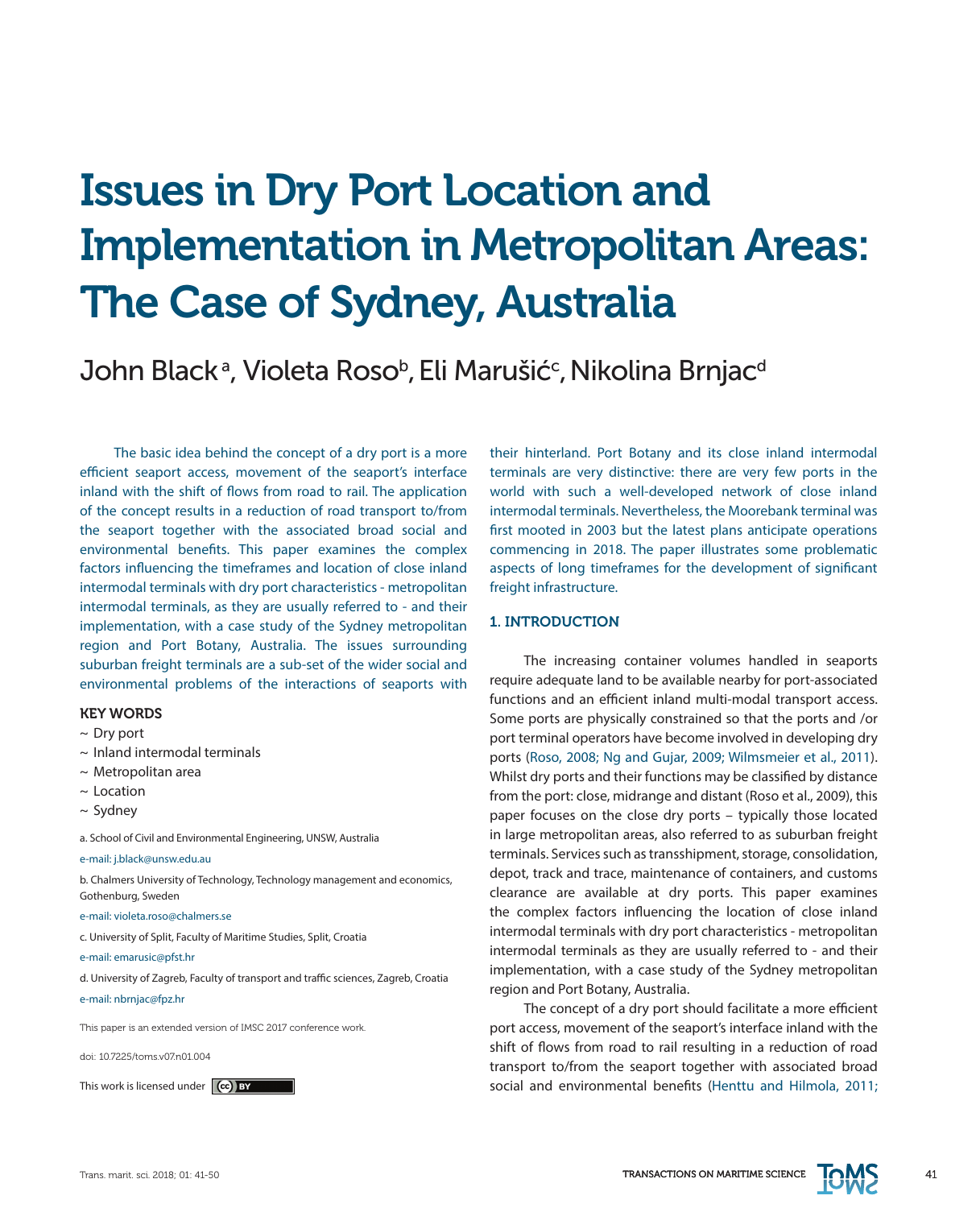Hanaoka and Regmi, 2011; Roso, 2013). Various types of inland intermodal terminals that fit into the concept of dry ports have been developed and studied around the world, e.g. in China (Beresford et al., 2012), Japan (Yoshizawa, 2012), India (Ng and Gujar, 2009), the United States (R[odrigue et al, 2010; Roso et al.,](http://www.rin.org.uk/newsitem/5038/Dual-frequency-GNSS-receiver-introduced)  [2015](http://www.rin.org.uk/newsitem/5038/Dual-frequency-GNSS-receiver-introduced)), Asia (Hanaoka and Regmi, 2011), Russia (Korovyakovsky and Panova, 2011), Australia and New Zealand (Roso 2008 and 2013), and Europe (Flämig and Hesse, 2011; Henttu and Hilmola, 2011; Monios, 2011; Bask et al, 2014).

In the case of seaports in the metropolitan Sydney over the past five decades, we can wonder about: why, once the location for a new port was selected by the NSW Government to relieve the fragmented and site-constrained port facilities in Port Jackson, there was insufficient land available for a longer-term expansion of the new port; what inland terminals/dry ports were selected; what have been the issues surrounding the implementation of dry ports in Sydney; whether the implementation of these dry ports had the desired effects of switching containers from road to rail; what the contemporary issues in the implementation of dry ports are, especially in the planning of the Moorebank intermodal terminal that started in 2003 with the operations to commence in 2017.

The methodology adopted in the examination of the issues in the implementation of dry ports is as follows. To set the context for the case study of metropolitan Sydney, we compare the recommendations associated with resolving Port Botany's environmental and social problems against how successive governments have formulated palliative policies based on Butlin (1976), Rimmer and Black (1982), Black and Styhre (2016), other inquiries (for example, NSW Parliamentary Librarian, 1976; NSW Government, 1980 a,b, 2011; Infrastructure Partnership Australia, 2007). This historical research is supported by studies based on in-depth interviews with the key stakeholders on ports and dry ports (Roso, 2008; Roso, 2013; Roso et al. 2015). The interviews in these studies have been undertaken with different actors of the transport system, such as seaport managers, inland terminal managers, rail and road operators, as well as policy makers. In addition, secondary data sources, such as internal company reports and internet-based documents, were combined with the site visits in order to insure validity through triangulation (Golicic and Davis, 2012).

## 2. INTERMODAL TERMINALS – CONCEPT OF DRY PORTS

Intermodal transport refers to the freight supply chain using at least two different modes of transport for the movement of intermodal units (containers, semi-trailers or swap bodies) between origin and destination with one bill of lading, i.e. without handling freight itself during transshipment (Rutten, 1998). Reduced energy consumption, optimization of the usage of the main strengths of each mode, reduction of congestion on

road networks, and low environmental impacts (Kreutzerberger et al., 2003) are considered to be the advantages of intermodal (road-rail) transport. Inland intermodal terminals should: contribute to intermodal transport, promote regional economic activity, and improve land use and local goods distribution. These features may also be applied to a dry port - an inland intermodal terminal that has direct rail connection to a seaport, and where customers can leave and/or collect their goods in intermodal loading units as if the transaction was directly with the seaport (Roso et al., 2009). As well as transshipment, which a conventional inland intermodal terminal provides, services such as storage, consolidation, depot, track and trace, maintenance of containers, and customs clearance are available at dry ports.

The quality of access to a dry port, and the quality of the road-rail interface, determines the dry port's performance (Bask et al., 2014). However, the quality of inland access depends on the behavior of a large variety of actors such as government planning agencies, regulatory authorities, terminal operators, freight forwarders, transport operators, and port authorities and this requires coordination between all the actors involved (de Langen and Chouly, 2004; [Van Der Horst and De Langen,](http://www.imo.org)  [2008](http://www.imo.org)). A scheduled and reliable high-capacity transport by road and rail to and from the seaport is a prerequisite. Bergqvist et al. (2010) identified the following factors affecting the development process and the time needed to establish intermodal road-rail terminals: profitability, financiers, political entrepreneur, location, large local shippers, and traffic authorities. The authors conclude that profitability combined with an enthusiastic and committed political entrepreneur are the most vital factors for the success and pace of the development process (ibid). Implementation of a close dry port in a seaport's immediate hinterland increases the seaport's terminal capacity and with it comes the potential to increase productivity because bigger container ships will be able to call at the seaport [\(Roso et al., 2009](https://docs.imo.org)), provided they are not constrained by their draft.

With a dry port implementation, the seaport's congestion due to numerous trucks at the land interface is avoided because one train can substitute some 35 trucks in Europe ([Roso et al.,](https://gisis.imo.org)  [2009](https://gisis.imo.org)). The benefits from distant dry ports derive from the modal shift from road to rail, resulting in reduced congestion at the seaport gates and their surroundings, as well as reduced external environmental effects along the route (Roso et al., 2009). A reduced number of trucks on the roads generate less congestion, fewer accidents, lower road maintenance costs, and less vehicle emissions. Although road carriers would lose market share in countries such as Australia, where long trailers are restricted to pass through city roads, a dry port is a good solution from their perspective as well. In addition to the general benefits to the environment and the quality of life by shifting flows from road to rail, the dry port concept mainly offers seaports a possibility to increase the throughput without physical expansion at the site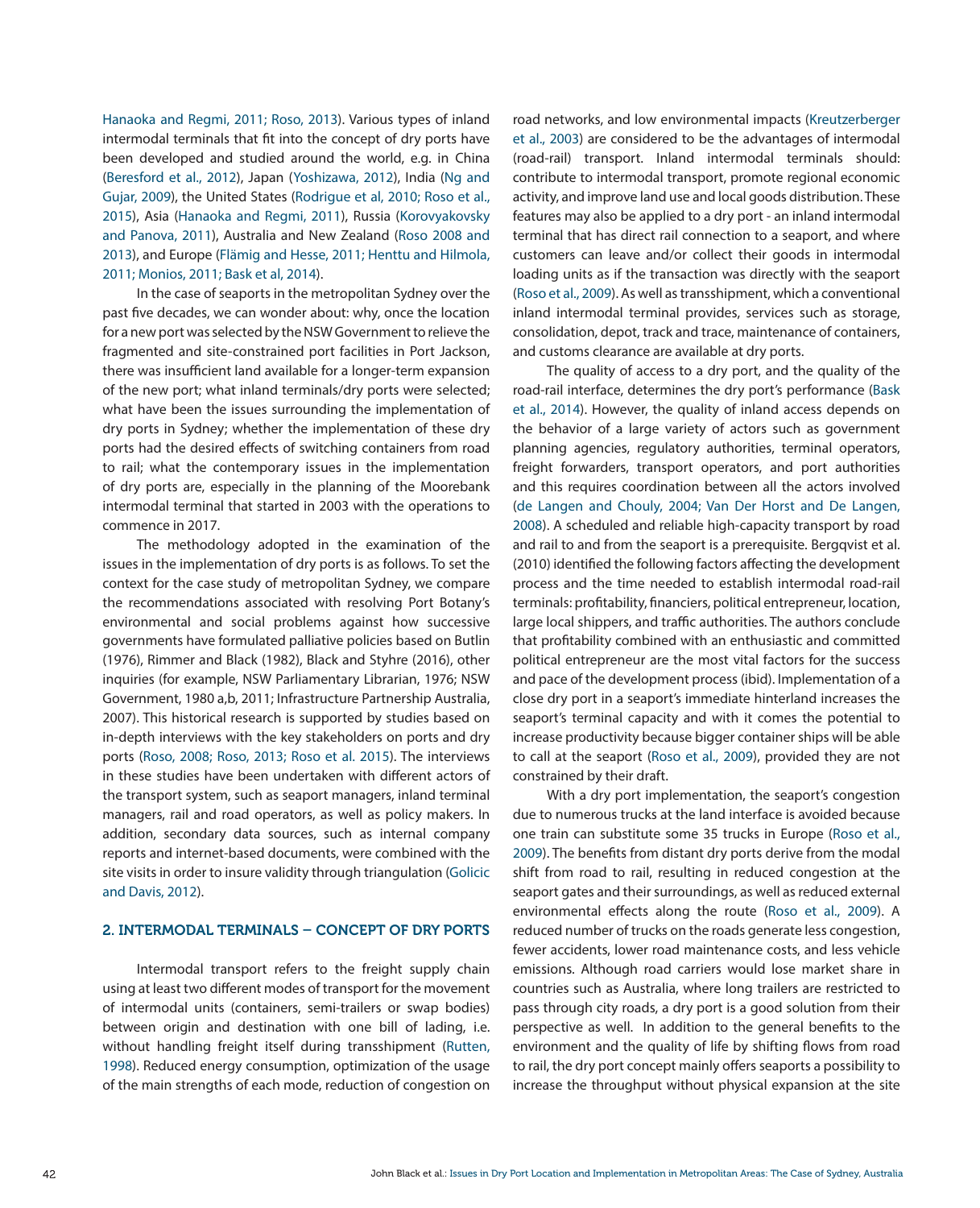of the port; i.e. it is a movement of the seaport's "interface" inland (Roso et al., 2009) and, as such, extends spatially inland the gates of the seaport (Wilmsmeier et al., 2011).

As noted above, the success in the development of seaports and of inland terminals depends on the behavior of a large variety of actors such as government planning agencies, regulatory authorities, terminal operators, freight forwarders, transport operators and port authorities, and the coordination between all the actors involved. In practice, locating dry ports within an already developed metropolitan space is a tricky balance

between evidence-based land-use and transport analysis and the politics at the local, metropolitan, state and national scales. However, the devil is in the detail when it comes to co-operative behavior and co-ordination with real-world examples. In order to understand suburban terminal location issues in metropolitan Sydney, we must first explain the historical context.

In the past decade, the dry port concept gained a lot of attention from researchers around the world who identified the success factors for dry ports related to their specific cases. Black et al. (2013) study on the implementation of a dry port in Asia

### Table 1.

Success factors in the establishment and operations of dry ports.

| <b>Success factor</b>                                   | <b>Reference</b>                                                                                   |
|---------------------------------------------------------|----------------------------------------------------------------------------------------------------|
| Discuss operational agreements in advance               | Hanaoka and Regmi (2011)                                                                           |
| <b>Emission reductions</b>                              | Roso and Rosa (2012), Hanaoka and Regmi (2011)                                                     |
| Government logistics policies/support                   | Hanaoka and Regmi (2011)                                                                           |
| Public-private ownership or government                  | Hanaoka and Regmi (2011), Bergqvist et al (2010)                                                   |
| Railway connection                                      | Roso et al. (2009), Roso and Lumsden (2010), Hanaoka and Regmi<br>(2010)                           |
| Modal shift from road to rail                           | Roso et al. (2009), Hanaoka and Regmi (2011), Cullinane and<br>Wilmsmeier (2011)                   |
| Stimulating economic development                        | Roso et al. (2009), Hanaoka and Regmi (2011)                                                       |
| Facilitating international trade                        | Hanaoka and Regmi (2011)                                                                           |
| Development of supporting infrastructure                | Hanaoka and Regmi (2011)                                                                           |
| Streamlining of institutional and regulatory frameworks | Hanaoka and Regmi (2011)                                                                           |
| Double-stack trains                                     | Hanaoka and Regmi (2011)                                                                           |
| Advanced IT systems & container tracking                | Roso (2013), Hanaoka and Regmi (2011)                                                              |
| Market-driven development                               | Hanaoka and Regmi (2011)                                                                           |
| Cooperation between the actors of the transport system  | Roso (2013), Hanaoka and Regmi (2011)                                                              |
| Coordination among various government agencies          | Hanaoka and Regmi (2011), Bergqvist et al. (2010)                                                  |
| Temporary warehousing facility                          | Rodrigue and Notteboom (2012), Cullinane and Wilmsmeier (2011)                                     |
| Capacity problems in seaport reduced                    | Roso et al. (2009), Roso (2008), Rodrigue and Notteboom (2012),<br>Cullinane and Wilmsmeier (2011) |
| Development of value added services                     | Bask et al. (2014),                                                                                |
| Lower distribution cost                                 | Rodrigue and Notteboom (2012), Roso et al. (2009), Cullinane and<br>Wilmsmeier (2011)              |
| Good intermediary location                              | Rodrigue and Notteboom (2012), Bergqvist et al. (2010)                                             |
| Better usage of regional transport infrastructure       | Rodrigue and Notteboom (2012)                                                                      |
| Expanding or reinforcing hinterland                     | Cullinane and Wilmsmeier (2011), Roso (2013), Roso and Rosa (2012)                                 |
| Marketing support by local economic agencies and state  | Cullinane and Wilmsmeier (2011)                                                                    |
| Lower land cost and taxes                               | Cullinane and Wilmsmeier (2011)                                                                    |

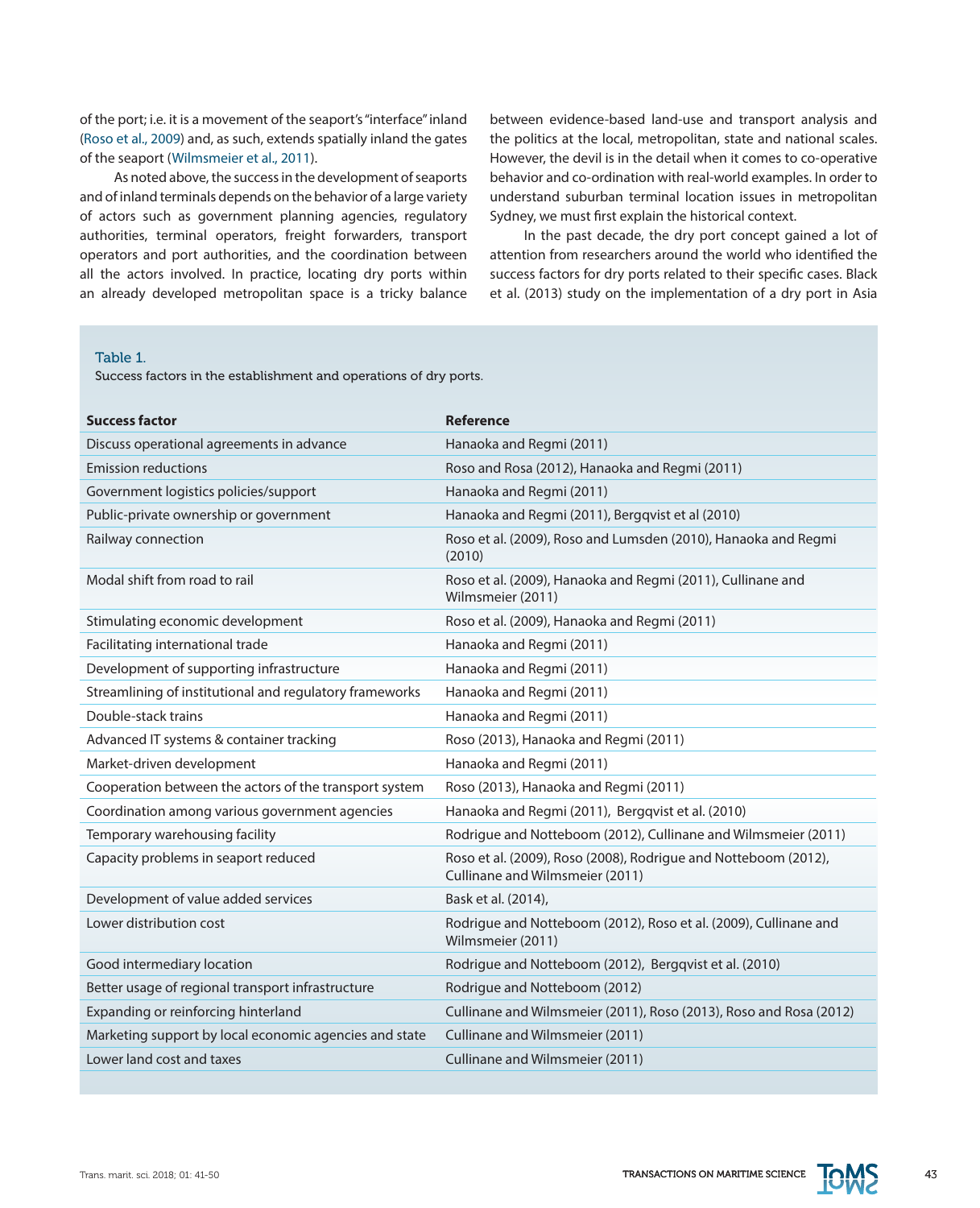summarizes the factors that influence dry ports' implementation and operations and, consequently, their success (Table 1); the same has been adapted with new references.

# 3. PORT BOTANY – HISTORICAL DEVELOPMENT

A historical perspective is taken in order to understand the necessity of implementing suburban freight terminals in metropolitan Sydney. The port functions on Port Jackson (Sydney Harbour) had become increasingly constrained in the post-Second-World-War era. The trucks moving containers in and out of Mort Bay had to use the narrow residential streets of Balmain where protests from Residents' Action Groups (one of the first urban environmental lobby groups formed in Sydney) forced the Government into action. The NSW State Government wanted to maintain Sydney as Australia's premier port. A decision was made in 1969 to construct container facilities on Botany Bay. Its construction started in June 1971, the year before environmental impact assessment and the subsequent public inquiry became NSW Government policy. Brotherson (1975) explains the relevant history behind the need to relocate some port functions from Port Jackson to an entirely new port on the reclaimed land in Botany Bay. The new port involved the physical transformation of Botany Bay through dredging, construction of a high breakwater to counter storm surges in the bay, and reclamation of a large area (the plan called for 600 hectares of reclaimed land from the Bay) at a cost of about AUD 604 million in 2014 prices (Brotherson, 1975; Black and Styhre, 2016). A V-shaped entrance channel 19.2 meters deep was dredged in the mouth of Botany Bay to accommodate 200,000 dwt tankers ostensibly designed for petroleum imports and bulk cargoes. In 2016, the maximum draught was 12.7 meters.

From its inception, some major problems have arisen since the port site on Botany Bay was selected - not least the highly constrained site, container truck generation and the imperatives of finding metropolitan locations for intermodal freight terminal. Black and Styrhe (2016) describe the details of "six crises of the state". In this accommodation of change, conflict may intensify, or it may be resolved in one location only to reappear elsewhere, or it may be resolved to the satisfaction of most (if not all) groups [\(Rimmer and Black, 1982](https://www.wartsila.com/twentyfour7/in-detail/catching-the-surge)). In the case of Port Botany it was clearly a sub-optimal location – on a small site heavily constrained landward for any future expansion.

The problem of the site chosen for Port Botany, and the need for dry ports, was recognized as soon as the Government's plan was announced. A stellar group of Australian researchers promoted the preparation of reports on the Australian environmental situation, similar to those produced at that time by the US National Academy of Sciences. In 1970, the Council of the Australian Academies of Sciences, i.e. Social Sciences and Humanities, set up a Standing Committee on the Environment, a National Committee on the Environment, and established working groups and ad hoc committees that prepared reports on many environmental problems. A research proposal of looking at problems of the environmental change in some longoccupied urbanized part of Australia won support and it was decided to focus on Botany Bay. Further details on the Botany Bay Project can be found in Black and Styhre (2016). There were several cogent reasons for selecting this case study, including that the NSW Government Maritime Services Board had plans to establish a new port in Botany Bay. Discussions between the Academy of Science and the Minister for Environmental Control of the New South Wales Liberal Government secured the state government support. Discussions between representatives of the three Academies and the ministers of the recently elected Whitlam Federal Labor Government secured a promise of AUD 1,035 million research grant over five years (AUD 10,130 million in current prices).

Eighteen projects, each involving unpaid services and contracts, were approved, of which one study focused on the impact of Port Botany. The Botany Bay Project made specific suggestions about Port Botany around the general procedural issues, proposed construction, coal loader, container terminals, amelioration and compensation, total environment and administrative proposals. The report was successful in advocating the administrative and procedural change: the NSW Environmental Planning and Assessment Act became law in 1979, and Australia's commitment to ecologically sustainable development since the 1990s has ensured that the major projects, such as a new port, are evaluated from the economic, social and environmental perspectives; NSW Department of Treasury now plays a pivotal role in the appraisal of infrastructure proposals irrespective of whether generated by the public or the private sector of the economy; ports are operated in NSW as private entities subject to broader Commonwealth and State regulations. The greatest physical legacy of the Botany Bay Project was the removal of the proposed coal loader to Port Kembla, about 90 km south of Sydney, and the suspension of the later phases of the NSW Maritime Services Board plans – described as " a remarkable willingness to commit public funds to a grandiose but illconceived port design". However, there has been no appetite for the private sector to run the Botany-Marrickville goods railway line to and from the port although the privatization of parts of the extensive Sydney rail network remain on the political agenda of the incumbent NSW Liberal Party.

The richness of these data would allow a lengthy discussion on the relative power amongst the stakeholder groups and how this has shifted over time, but that is beyond the scope of this paper. A few examples will suffice. It is worth noting that resident's action groups in Balmain were largely responsible for forcing the government to relocate port functions from Sydney Harbor to other locations. Nevertheless, "The powers of the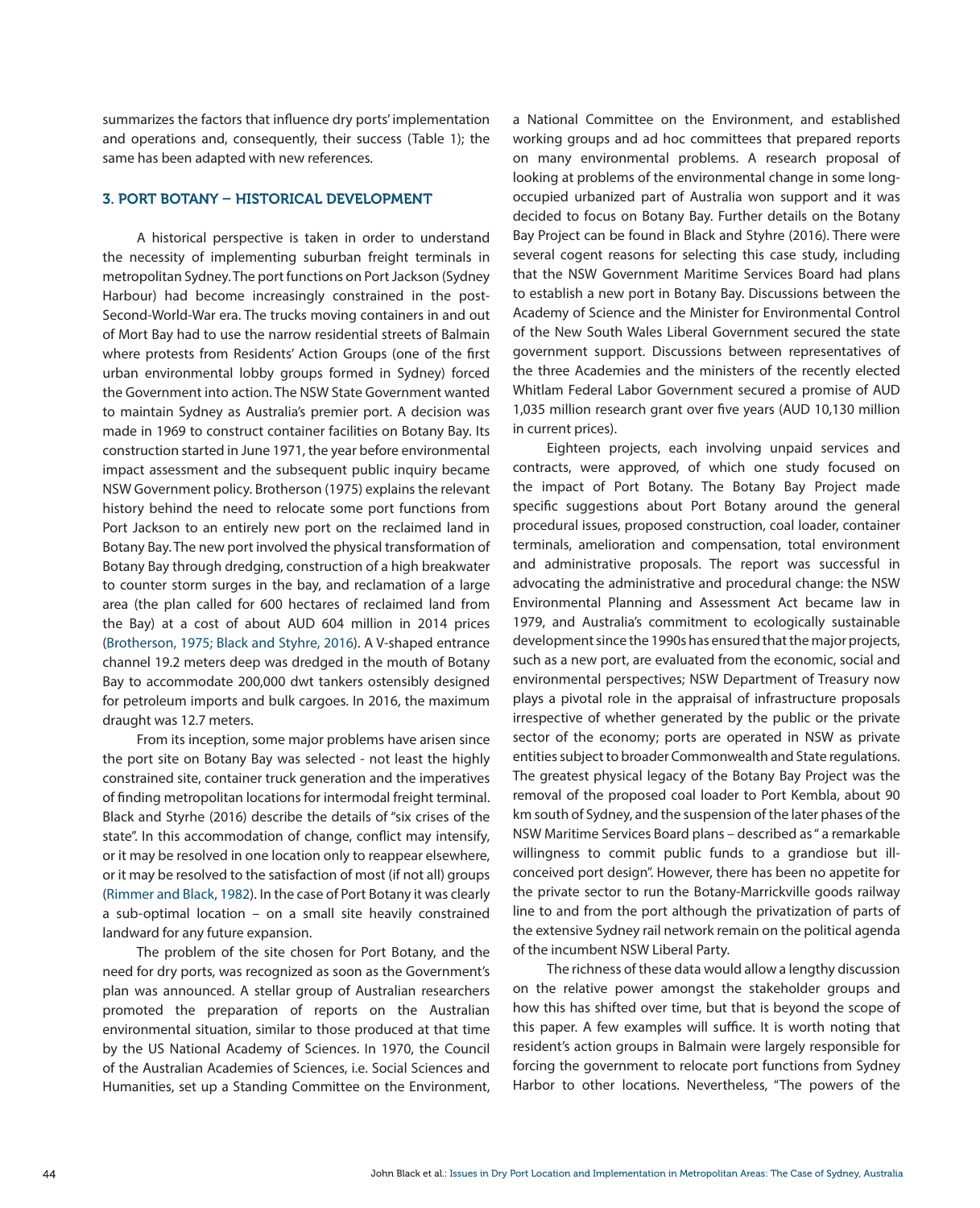Maritime Services Board, as harbor owners, port builders and port operators are, at one and the same time, extraordinarily wide and inappropriately narrow" (Butlin, 1976, p. 93). The powerful road lobby has been instrumental in thwarting successive government policy objectives of getting more freight onto rail. Finally, WestConnex – the largest road building program in Australia's history – is aimed at improving, among other things, access to Port Botany, but its implementation is hotly contested by sections of the community (Bacon and Dalley, 2015). Whilst successful in the advocacy of suburban container depots, the transport of containers by rail has been limited and the improvement of rail port access remains an unresolved problem to this day. What were the results of this advocacy in terms of the implementation of suburban container depots, intermodal terminals and dry ports? To answer that question we must establish some criteria for assessing success.

### 3.1. Port Botany's Inland Terminals Pre-2010

The impacts of Botany Bay report drew attention to the port's poor landward connections to the emerging industrial lands in the outer western suburbs of Sydney, limited rail access

to the port, constraints imposed by its location (immediately to the port's north-west of Sydney International Airport that now has two parallel runways thrust into Botany Bay restricting any further expansion of wharf in that direction) and, significantly, community tolerance. All of these issues have haunted governments regarding the expansion of Port Botany up to this day. A number of intermodal terminals that were located within the Sydney metropolitan area nearly a decade ago are listed in Table 2. These are primarily located in close proximity to areas of concentrated industrial distribution. The total planned capacity is limited in some cases by the availability of freight train paths. The total estimated capacity of these terminals is 695,000 TEU. These intermodal terminals service the port or function as a transfer point for interstate cargoes. Sydney Ports Corporation (2008) recognized the need to expand the intermodal network within Sydney as a prerequisite for a greater use of rail in alignment with a NSW Government transport policy objective – in fact, the expected capacity for TEU containers has increased by over 5.5 times. The NSW Government Metropolitan Strategy outlined a proposed network of additional intermodal terminals in the central-west, south-west and west of metropolitan Sydney to meet the predicted demand (SPC, 20008).

#### Table 2.

Metropolitan Sydney intermodal terminals pre-2010.

| Location    | <b>Operators</b>                                 | Siding length (meters) | <b>Estimated capacity (TEU)</b> |
|-------------|--------------------------------------------------|------------------------|---------------------------------|
| Camellia    | Patrick PortLink                                 | 300                    | 80,000                          |
| Chullora    | Pacific National (inter-state)                   | 680                    | 300,000                         |
| Cooks River | Maritime Container Services                      | 500                    | 150,000                         |
| Villawood   | Mannway                                          | 350                    | 20,000                          |
| Minto       | Macarthur Intermodal Shipping<br><b>Terminal</b> | 390                    | 45,000                          |
| Yannora     | Patrick PortLink/QR National                     | 500                    | 50,000                          |

The NSW Government proposed new facilities at Enfield, Moorebank and Eastern Creek. Sydney Ports developed a proposal for an Intermodal Logistics Centre at Enfield that provides an intermodal facility to cater for the demand generated in central-west Sydney. The private sector proposed an expansion of the Macarthur Intermodal Shipping Terminal at Minto and a joint venture arrangement between Kaplan Investment Funds, QR National, and Stocklands for a new intermodal facility at Moorebank (see Section 5). The inclusion of warehousing and freight support services within each site is a mitigation strategy to reduce the number of large truck movements within the local community surrounding the terminal facilities.

#### 3.2. Port Botany's Inland Terminals Post-2010

Port Botany is Australia's second largest container port handling over 2 million TEU, approximately one third of the nation's maritime containers. Container volumes are expected to increase annually over the next decade and are projected to reach 7 million TEU by 2031 (Transport for New South Wales, 2016). The export and import of containers are rather balanced in the amount of TEU, with East Asia being the leading region for full container imports. The descriptive details of each terminal follow, but a broad overview of their TEU capacity is contained in Table 3.

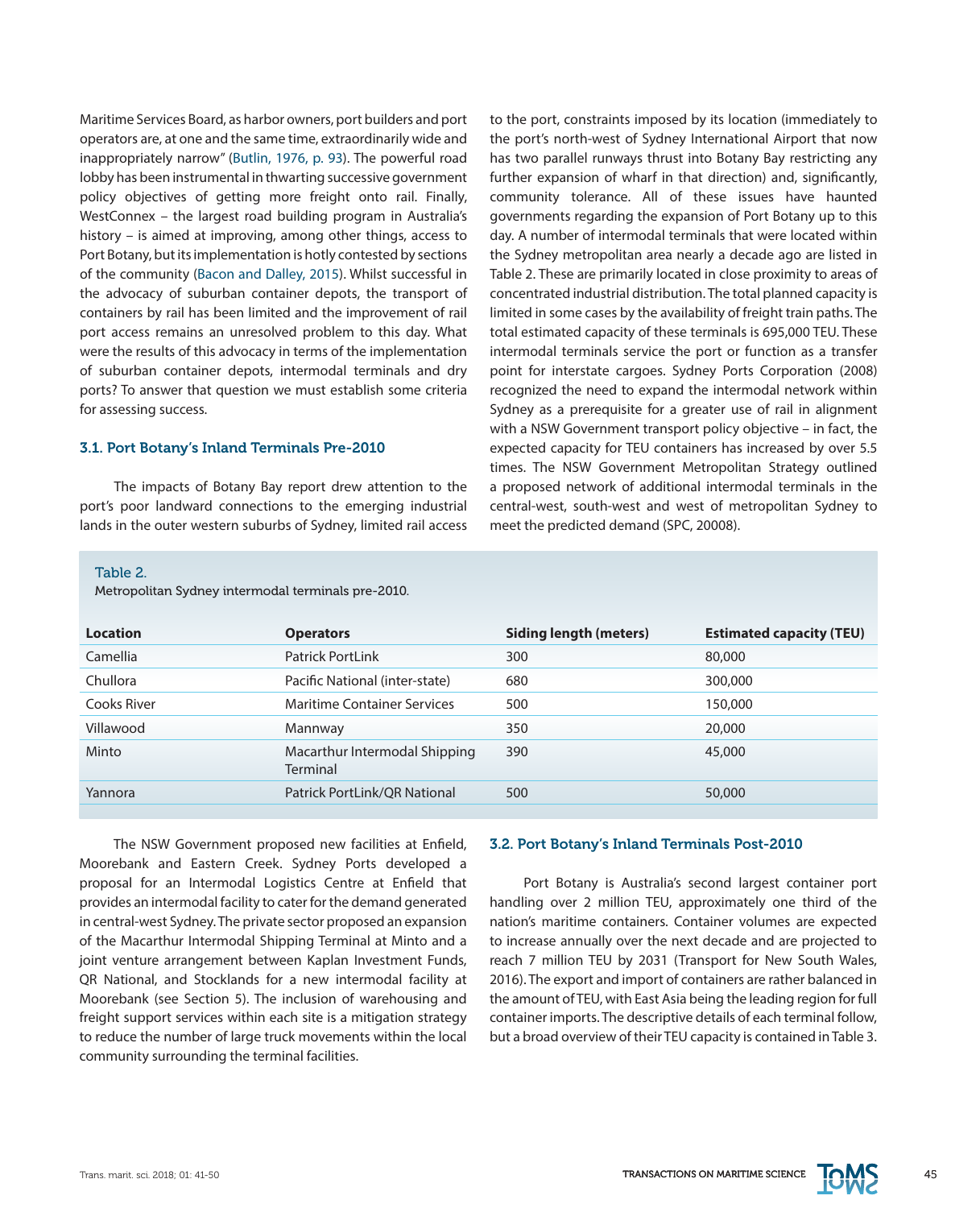### Table 3.

Sydney suburban intermodal terminals.

| <b>Location</b>           | <b>Operator</b>  | <b>Capacity* TEU</b> | <b>Comments</b>                                                 |
|---------------------------|------------------|----------------------|-----------------------------------------------------------------|
| Chullora                  | Pacific National | 600,000              | Announced in 2015 increasing from 300,000 to 600,000.           |
| <b>MIST</b>               | Oube             | 200,000              | Capacity as stated on Qube website.                             |
| Cooks River               | <b>MCS</b>       | 500,000              | NSW Ports advice.                                               |
| Yennora                   | Oube             | 200,000              | Oube advice.                                                    |
| Villawood (Leightonfield) | Toll/DPW         | 180,000              | Toll / DP World announcement.                                   |
| Enfield                   | <b>NSW Ports</b> | 500,000              | Planning approval for 300,000.                                  |
| Moorebank                 | Oube             | 1,550,000            | Planned to commence operations in 2017. IMEX and<br>interstate. |
|                           |                  |                      |                                                                 |

# 3.3. Enfield Intermodal Logistics Centre – Project of 2 **Decades**

Sydney Ports has developed an Intermodal Logistics Center at its 60 ha marshalling site at Enfield with the purpose of relieving the congested roads by moving more containers by rail to/from Botany. The existing freight line between Port Botany and Enfield / Chullora is a dedicated freight rail line. In 2010, the terminal finally progressed to the construction stage. The plans for the development of the former marshalling yard at Enfield started with planning approval in 1997 (Roso, 2008; Sydney Ports Corporation, 2008) and a statutory environmental assessment (Sinclair Knight Merz, 2005). Numerous obstacles hindered the realization of the plan although the site is located in an industrial and commercial area adjacent to a dedicated freight railway line. The terminal has a warehouse for the packing and unpacking of containers and short-term storage for unpacked cargo, as well as an empty container storage facility depot for later packing or transfer by rail. The terminal was planned for 500,000 TEU per year, but an independent review concluded and recommended that it was too large for the site and suggested a total of 300,000 TEU per year. In December 2015, the rail-based transport company Aurizon entered into the Heads of Agreement with NSW Ports to take on the role as the Intermodal Terminal Operator for the Enfield ILC. Aurizon have undertaken due diligence and operational planning, with a view to commence intermodal operations by the middle of 2016.

# 4. PORT BOTANY EXPANSION AND MOOREBANK INTERMODAL TERMINAL

The New South Wales Government has aspirations to make Port Botany the largest container port in Australia. Recently, Port Botany has undergone a major expansion of its container

port facilities to cope with the growing volumes of trade. The expansion - one of the largest port projects ever to be undertaken in Australia in the past 30 years - entailed the design, construction, procurement and eventual awarding to Hutchison Port Holdings (HPH) of the 3rd stevedore contract (NSW Ports, 2015). The New South Wales Government would retain regulatory oversight of port matters, and the Australian Competition and Consumer Commission (ACCC) has established a price-monitoring regime to ensure transparency. Pilotage and the role of the Harbor Master, as well as the security and emergency response functions, remain with state-owned Sydney Ports. The successful private sector partner was NSW Ports, who obtained the concession for 99 years. The winning consortium - IFM Investors, AustralianSuper, QSuper and Abu Dhabi Investment Authority, made an upfront payment of AUD 5.07 billion – AUD 4.31 billion for Port Botany and AUD 760 million for Port Kembla (Infrastructure Australia, 2014, p. 22). In addition, the consortium pays an annual AUD 5 million to the State Government under the lease agreement. The proceeds will be allocated to the State Government's investment fund, Restart NSW, to help pay for large infrastructure projects (including the WestConnex roads project).

The Australian and NSW Governments identified the Moorebank precinct as part of this growth strategy as a key strategic location to increase intermodal capacity by adding capacity for an additional 2 million TEUs (NSW Government, 2013, p. 122). The Moorebank terminal was first proposed in 2003 while the South Sydney Freight Line, completed in 2013, was first proposed in 1985. The implication is that land-use planning, which has equally long time horizons, also needs to be clearly assessed and Governments need to be made aware of the long-term consequences for freight of their land-use planning decisions (ATRC, 2015).

Given the Commonwealth of Australia's agenda of improving the nation's economic efficiency of national ports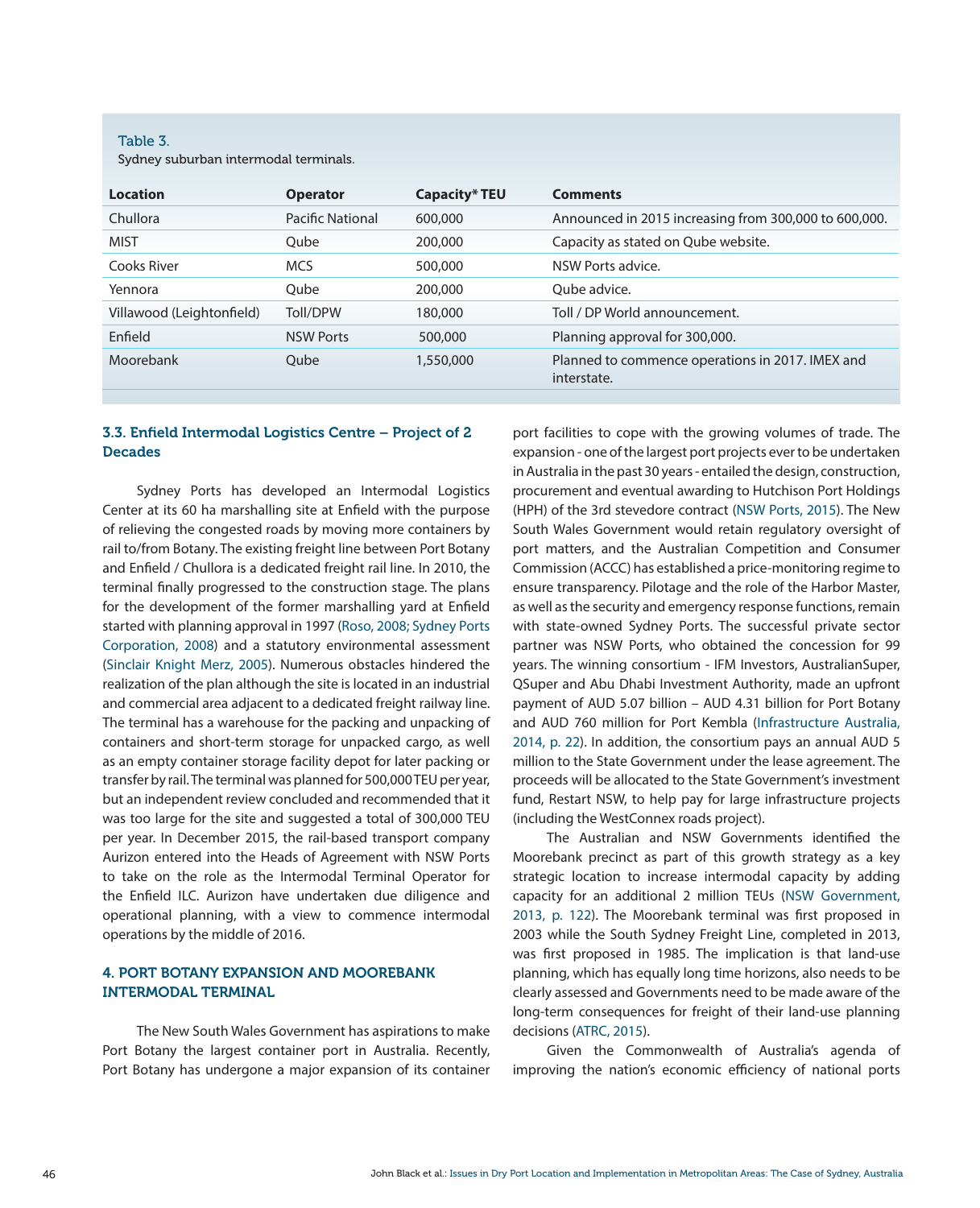KPMG were commissioned by the Department of Finance and Deregulation to prepare a Detailed Business Case that contains advice, analysis and recommendations for consideration by the Commonwealth of Australia in its deliberations on a proposed intermodal terminal at Moorebank in Sydney, NSW (KPMG, Deloitte and Parsons Brinkerhoff, 2012). The deal is complicated. Essentially the Commonwealth is to fund about AUD 370 million of the development and, importantly, the rail connection between the terminal and the Southern Sydney Freight Line (Fullerton, 2015). Sydney Intermodal Terminal Alliance (SIMTA) - a consortium of Australia's import export logistics company Qube Holdings and Australia's largest rail freight operator Aurizon Holdings will deliver most of the capital investment (~ AUD 1.5 billion over the first 10 years), including the terminal infrastructure and warehousing, and contribute 83 ha of land to the development. Qube's investment will be around AUD 250 million over the first five years. Also, Qube will be working with alternative partners for development of the warehousing precinct – about AUD 800 million development probably over a ten-year horizon from now.

The Project site is centered on an approximately 220 ha area of Commonwealth-owned land in south-west Sydney currently occupied by the Department of Defense, School of Military Engineering and other minor Defense units. The Project proponent is Moorebank Intermodal Company (MIC) - a NSW Government Business Enterprise (GBE) set up to facilitate the development of an intermodal freight terminal. MIC entered into agreement with SIMTA under which SIMTA will build and operate the first stage of the terminal on 21 ha of SIMTA land in the precinct and a rail connection to the Southern Sydney Freight Line at the southern end of the precinct. Additionally, the project includes associated commercial infrastructure (warehousing), and road entry and exit points along Moorebank Avenue.

Development consent was required under both Commonwealth and State legislation: the Commonwealth Environment Protection and Biodiversity Conservation Act 1999 and the NSW Environmental Planning and Assessment Act 1979. Parsons Brinkerhoff (2014) prepared the Moorebank Intermodal Terminal Environmental Impact Statement under NSW state procedures that went on public exhibition. On 3 June 2016, the NSW Planning Assessment Commission approved MIC's Stage 1 "State significant development" Concept Approval for an intermodal terminal on the MIC owned land at Moorebank. (To give an idea of the scale of this project, if superimposed over Sydney's CBD it would stretch from in the north Circular Quay to Chinatown in the south, and west to east across the city from Darling Harbor to William Street). During operations, MIC's main role will be to monitor SIMTA's compliance with its open access obligations. These obligations require the IMEX and interstate terminals to be operated on a non-discriminatory basis so that

access will be granted to any transport operator providing freight transport services.

Initially, the 241 ha site will handle 250,000 import-export (IMEX) containers a year from about 2018, and ultimately up to 1.05 million IMEX containers a year. It will handle initially 250,000 interstate containers a year from around 2019, and ultimately up to 500,000 interstate containers a year. There will be up to 850,000 m2 of warehouses where containers can be unpacked before delivery to their final destination. Also, there is the possible future relocation of Moorebank Avenue external to the precinct (subject to future planning approval) that will remain open for public use. Substantial biodiversity offsets protected from development, including vegetation on the eastern bank of the Georges River, will be enhanced and preserved to comply with Commonwealth and State environmental planning legislation. According to ATRC (2015) Port Botany IMEX shuttle services to and from Moorebank will commence operation in 2017 at 250,000 TEU capacity and will have an ultimate capacity of 1.05 million containers per year in IMEX freight by 2028. Furthermore, Moorebank Intermodal, servicing the interstate market, is predicted to start-up in 2020 with steadily increasing volumes and an ultimate capacity of 500,000 interstate containers per year by 2028.

The project proponents claim ambitious goals: taking 3,000 trucks off the road; removing 40,000 tons of carbon a year from the air, and reducing the cost of importing and exporting by 20 to 25 per cent (Fullerton, 2015). The New South Wales Government fully recognizes the impacts such a terminal will have on the local road network and obtained money from the Federal Government under its Nation Building 2 program to undertake transport modeling and economic analyses to determine the optimal road upgrade package to meet the needs of the Moorebank facility. The impact on road investment, plus other issues, has been the essence of community objections to this proposal, including a gross underestimation of traffic generation. The implications of this underestimation of traffic are that the externalities associated with the terminals are also underestimated: road traffic accidents, vehicle emissions, and noise pollution. Furthermore, the report argues that the intermodal terminals will attract the co-location of low-density industries and the Liverpool Local Government will find it difficult to meet its employment targets under the State Metropolitan Planning Strategy. The Moorebank Intermodal Terminal – Traffic and Transport Impact Assessment, prepared by Parsons Brinkerhoff, analyzed New South Wales Roads and Maritime Services crash data for the years 2008- 2013 for the section of Moorebank Avenue between the East Hills Railway Line and south of the intersection with the M5, and for the section of the M5 between the Hume Highway and Heathcote Road intersections (Moorebank Intermodal Company, 2016, pp. 22-23). The project proponents noted both roads were accident "black spots" and proposed treatments and their

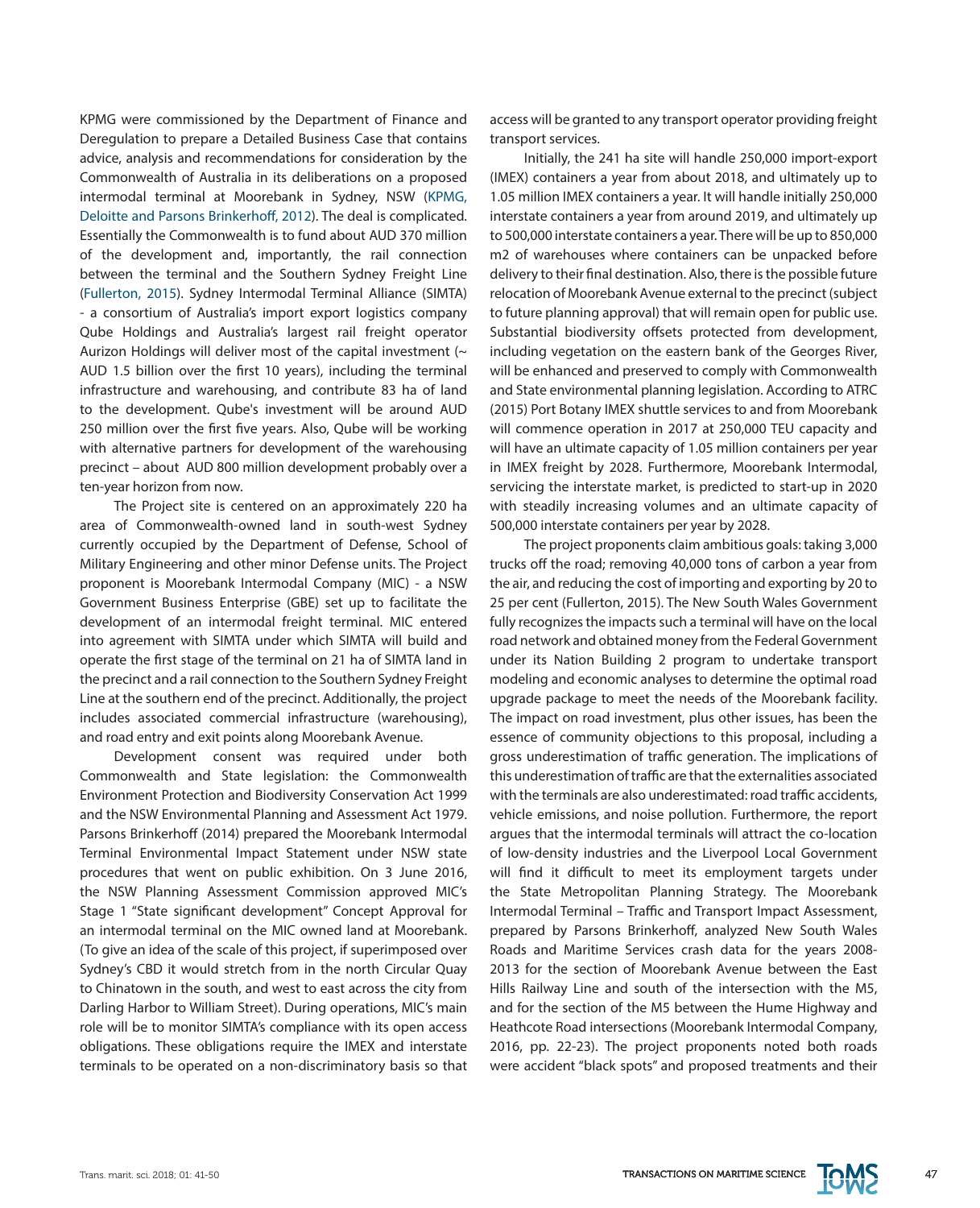potential individual impact on the type of accidents that occur (Moorebank Intermodal Company, 2016, Table 9.39). Further investigations by the NSW Roads and Maritime Services have led to a recommended package of works of about AUD 500 million (ibid).

The Liverpool Community Independent Team argued that there are more appropriate, more efficient and more economical solutions for the location of new intermodal terminals. One solution is to move the problem elsewhere – to Eastern Creek. The second solution is to move the problem out of metropolitan Sydney entirely - south to Port Kembla and this will exploit a rail corridor between Maldon and Dombarton - long on the planning books, but a project seen by governments as uneconomical. The Moorebank Intermodal Terminal is another case of the lack of the local community's tolerance of governments planning large infrastructure projects "in their backyards".

## 5. CONCLUSION

The New South Wales Government policy is to achieve a modal share on rail of 40 % of the total container volumes handled at the seaport through different initiatives by year 2031 (i.e. shift of containers from road to rail) to ease pressure on Sydney's already congested roads. Some of the success factors listed in the Table 1 are also noted in this case of Port Botany development. A well-functioning network of terminals is crucial to achieve this goal and in the case of Port Botany there is a clear cooperation between national and state governments on providing land for the terminals. The main success factors, given the multiplicity of agents involved, is to discuss operational agreements in advance within a market driven development framework that is supported by the Government logistics policies. There must be coordination among various government agencies and the willingness for cooperation between the actors of the transport system. Also, there must be a railway to the seaport to allow containers to be switched from road transport; all together is a sub-set of the wider economic, social and environmental problems of the interactions of seaports with their hinterland.

Port Botany and its close inland intermodal terminals are very distinctive because there are very few ports in the world with such a well-developed network of close inland intermodal terminals. Nevertheless, Moorebank terminal was first conceived as early as in the 2000, but it is scheduled to be operational in 2018. This shows problematic aspect of long timeframes for development of significant freight infrastructure. Even if 40 % of containers on rail share is reached by 2031 - which is unlikely because a communiqué issued in December 2016 by the Port Botany Rail Optimization Group (PBROG) reveals that a positive shift is taking place and rail mode share is tracking at 18.4 per cent for 2016/17 – up from 16.3 per cent in 2015/16 and 13.5 per

cent in 2014/15 (Transport for NSW, 2016) - road transport will still more than double during this period.

This paper has examined the complex factors influencing the location of close inland intermodal terminals with dry port characteristics and their implementation with a case study of the Sydney metropolitan region and Port Botany, Australia. The basic idea behind the concept of a dry port is a more economically efficient port access, movement of the seaport's interface inland with the shift of flows from road to rail resulting in a reduction of road transport to/from the seaport together with the associated broad social and environmental benefits. The success in the development of seaports and of inland terminals depends on the behavior of a large variety of actors, such as government planning agencies, regulatory authorities, terminal operators, freight forwarders, transport operators, and port authorities, and coordination between all actors involved.

An important contribution of this paper has been to describe a case study of the planning and progressive implementation the Moorebank Intermodal Terminal. From this we can distil some generic factors that underpin its potential success. There has been clear cooperation between the national and state governments and the private sector on providing land for the terminal that will cover an area approximately the size of the Sydney CBD. The project is being delivered through a public sector-private sector partnership involving a New South Wales State Government Enterprise and SIMTA.

The Port Botany business development plan has included container terminal expansion and port privatization that have clear long-term targets for the future number of containers to be handled in future years, thus guaranteeing freight business for operators (supported by a New South Wales Government policy to achieve a modal share on rail of 28 per cent). There is government support through the construction of a spur line from the terminal to the South Sydney Freight Line and AUD 500 million road upgrades on the network surrounding the terminal.

On what sounds like an echo from the past, the national government has recently released a Smart Cities Plan and noted "urban development pressures around airports, seaports and intermodal facilities need to be carefully managed to prevent these important economic hubs and corridors from being constrained and to reduce their impacts on surrounding communities" (Commonwealth of Australia, 2016, pp. 16). Nevertheless, given the Federal Government's policy of making gateway ports (seaports and airports) the engines of economic productivity, it seems that port-hinterland research funding is essential to support the aspirations of the Smart Cities Plan.

There is an additional layer of complexity to assessing the success when addressing the general logistics or supply-chain management problem and research needs, i.e. the appropriate role of governments and other stakeholders in the planning of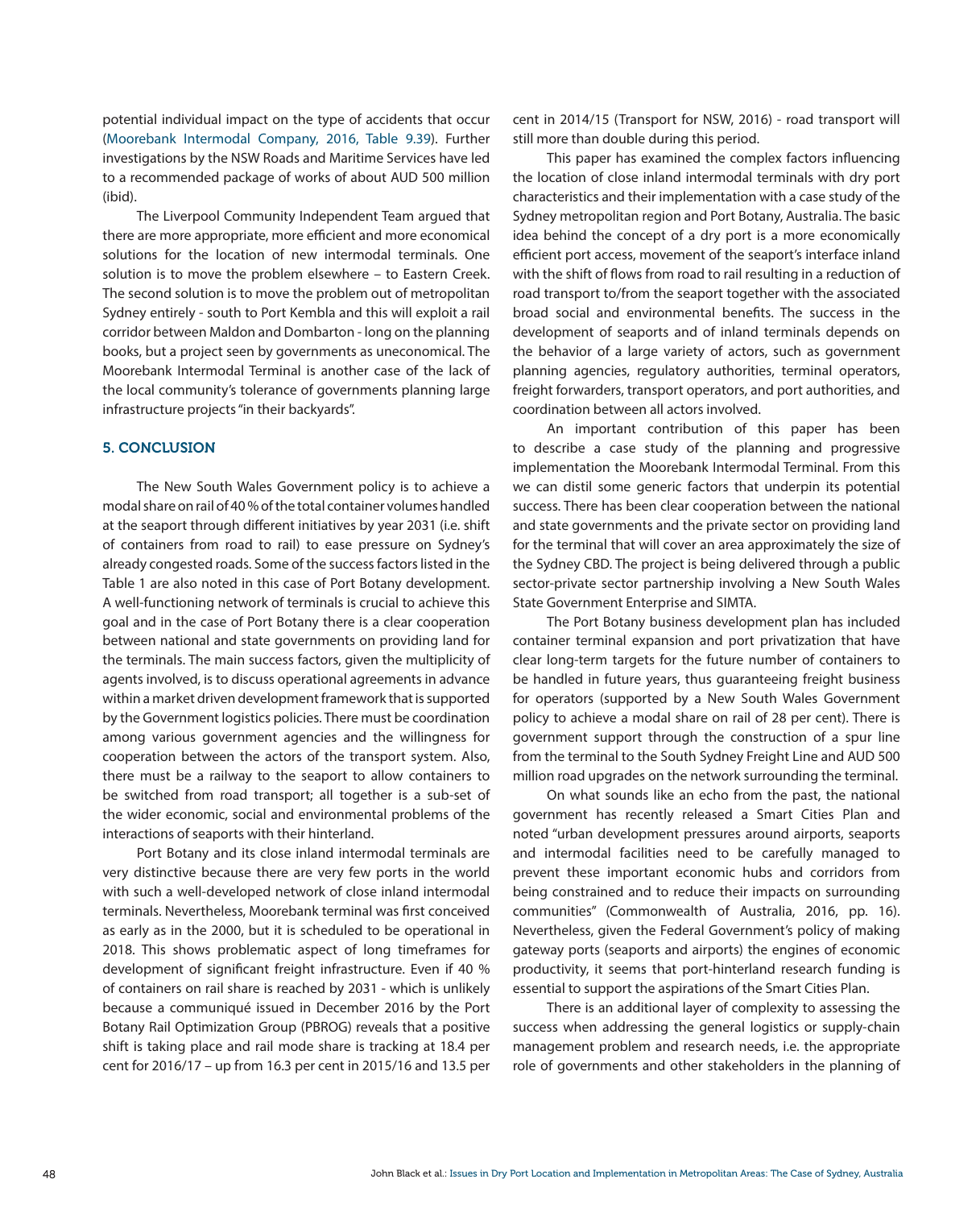seaports and dry ports in any urban system. This is essentially a question of political economy, and our case study of Sydney can only provide some guidance. The means of regulating urban system growth, mechanisms of resolving environmental conflicts and the relative power of political parties and different stakeholders and the community to influence planning and development decisions remain as research topics of relevance today when studying maritime ports.

#### **REFERENCES**

ARTC, 2015, 2015-2024 Sydney Metropolitan Freight Strategy, October 2015 (Sydney: Australian Rail Track Corporation).

Bacon, W. and Dalley, E., (2015), New coalition forms against carcinogenic WestConnex, available at: [http://westconnex.info/?p=42295#sthash.cKtLhIHB.dpuf](http://westconnex.info/%3Fp%3D42295%23sthash.cKtLhIHB.dpuf), [accessed 2 April 2015.].

Bask, A., Roso, V., Hämäläinen, E. and Andersson, D., (2014), Development of seaport – dry port dyads: two cases from Northern Europe, Journal of Transport Geography 39, pp. 85-95., available at: <https://doi.org/10.1016/j.jtrangeo.2014.06.014>

Bergqvist, R., Falkemark, G. and Woxenius, J., (2010), Establishing intermodal terminals, World Review of Intermodal Transportation Research 3(3) pp. 285–302., available at:

<https://doi.org/10.1504/WRITR.2010.034667>

Beresford, A., Pettit, S., Xu, Q. and Williams, S., (2012), A study of dry port development in China, Maritime Economics and Logistics, 14(1), pp. 73–98., available at: <https://doi.org/10.1057/mel.2011.17>

Black, J., Kyu, T., Roso, V. and Tara, K., (2013), Critical evaluation of Mandalay dry port, Proceedings 5th International Conference on Logistics and Transport 2013 (ICLT 2013), Sustainable Supply Chain Management in Asia Pacific, Doshisha University, Kyoto, pp. 107-114.

Black, J. and Styhre, L., (2016), The Sydney Botany Bay Project legacy: Identification and resolution of port-based conflicts, 7th International Congress of Maritime History, Murdoch University, Perth, June 27 June – July 1.

Brotherson, W. H., (1975), Port operations in Australia, Australian Transport, 17(9), pp. 33 - 35.

Butlin, N. G. (ed.), (1976), The Impact of Port Botany, Canberra: Australian National University Press.

Commonwealth of Australia, (2016), Smart Cities Plan, Canberra: Australian Government, Department of Prime Minister and Cabinet.

Cullinane, K. and Wilmsmeier, G., (2011), The contribution of the dry port concept to the extension of port life cycles, Böse, J.W. (Ed.) Handbook of Terminal Planning, Operations Research Computer Science Interfaces Series, Vol. 49 , Heidelberg, Springer, Heidelberg, pp. 359–380.

De Langen, P.W. and Chouly, A., (2004), Hinterland access regimes in seaports, European Journal of Transport and Infrastructure Research, 4(4), pp. 361-380.

Flämig, H. and Hesse, M., (2011), Placing dry ports: Port regionalization as a planning challenge - The case of Hamburg, Germany and the Süderelbe, Research in Transportation Economics, 33(1), pp. 35–41.

Fullerton, T., (2015), Qube's Moorebank Intermodal Hub a major infrastructure boost, ABC News, Posted 12 June 2015.

Golicic, S.L. and Davis, D.F., (2012), Implementing mixed methods research in supply chain management, International Journal of Physical Distribution & Logistics Management, 42 (8/9), pp. 726–741., available at: <https://doi.org/10.1108/09600031211269721>

Hanaoka, S. and Regmi, M.B., (2011), Promoting intermodal freight transport through the development of dry ports in Asia: An environmental perspective, IATSS Research, 35, pp. 16–23., available at:

<https://doi.org/10.1016/j.iatssr.2011.06.001>

Henttu, V. and Hilmola, O.P., (2011), Financial and environmental impacts of hypothetical Finnish dry port structure, Research in Transportation Economics, 33(1), pp. 35-41., available at:

<https://doi.org/10.1016/j.retrec.2011.08.004>

Infrastructure Australia, (2014), Infrastructure Financing (Canberra: Infrastructure Australia).

Infrastructure Partnership Australia, (2007), Integrated Infrastructure Planning - A New Way Forward, Report to Infrastructure Partnership Australia - A Case Study of Sydney Airport and Port Botany Precinct [\(http://www.sahainternational.com\)](http://www.sahainternational.com).

Korovyakovsky, E. and Panova, Y., (2011), Dynamics of Russian dry ports, Research in Transportation Economics, 33(1), pp. 25-34., available at: <https://doi.org/10.1016/j.retrec.2011.08.008>

KPMG, Deloitte and Parsons Brinkerhoff, (2012), Advisory: Department of Finance and Deregulation – Moorebank Intermodal Terminal Project, Detailed Business Case, 12 February 2012, Sydney: KPMG, Deloitte and Parsons Brinkerhoff.

Kreutzerberger, E.; Macharis, K.; Vereecken, L. and Woxenius, J., (2003), Is intermodal freight transport more environmentally friendly than all-road freight transport? A review, Nectar conference, Umeå, Sweden, June 13-15.

Monios, J., (2011), The role of inland terminal development in the hinterland access strategies of Spanish Ports, Research in Transportation Economics, 33(1), pp. 59-66., available at:

<https://doi.org/10.1016/j.retrec.2011.08.007>

Moorebank Intermodal Company, (2016), Annual Report 2016, (Sydney: Moorebank Intermodal Company, available at:<http://www.micl.com.au/aboutus-annualreports/> [accessed 26 January 2017.].

Ng, A. K. Y. and Gujar, G. C., (2009), Government policies, efficiency and competitiveness: The case of dry ports in India, Transport Policy 16, pp. 232-239 available at:

<https://doi.org/10.1016/j.tranpol.2009.08.001>

NSW Government, (1980a), Commission of Inquiry into the Kyeemagh-Chullora Road (the Kirby Report) Volume I: Containers, Sydney: NSW Government.

NSW Government, (1980b), Report of the Royal Commission of Enquiry into the New South Wales Road Freight Industry (the McDonald Report), Sydney: NSW Government.

NSW Government, (2011), Port Botany and Sydney Airport Transport Improvement Program Submission to Infrastructure Australia, November, Sydney: NSW Government.

NSW Government, (2013), NSW Freight and Ports Strategy, Sydney, NSW Government.

NSW Parliamentary Librarian, (1976), Report of the Botany Bay Port and Environment Inquiry (the Simblist Report). NSW Parliamentary Papers 1976 (Second Session), No. 103, Sydney: Government Printer.

NSW Ports, (2015), Port Botany Expansion, available at: [http://www.nswportsbotany.](http://www.nswportsbotany.com.au/projects-and-planning/port-botany-expansion/) [com.au/projects-and-planning/port-botany-expansion/](http://www.nswportsbotany.com.au/projects-and-planning/port-botany-expansion/)